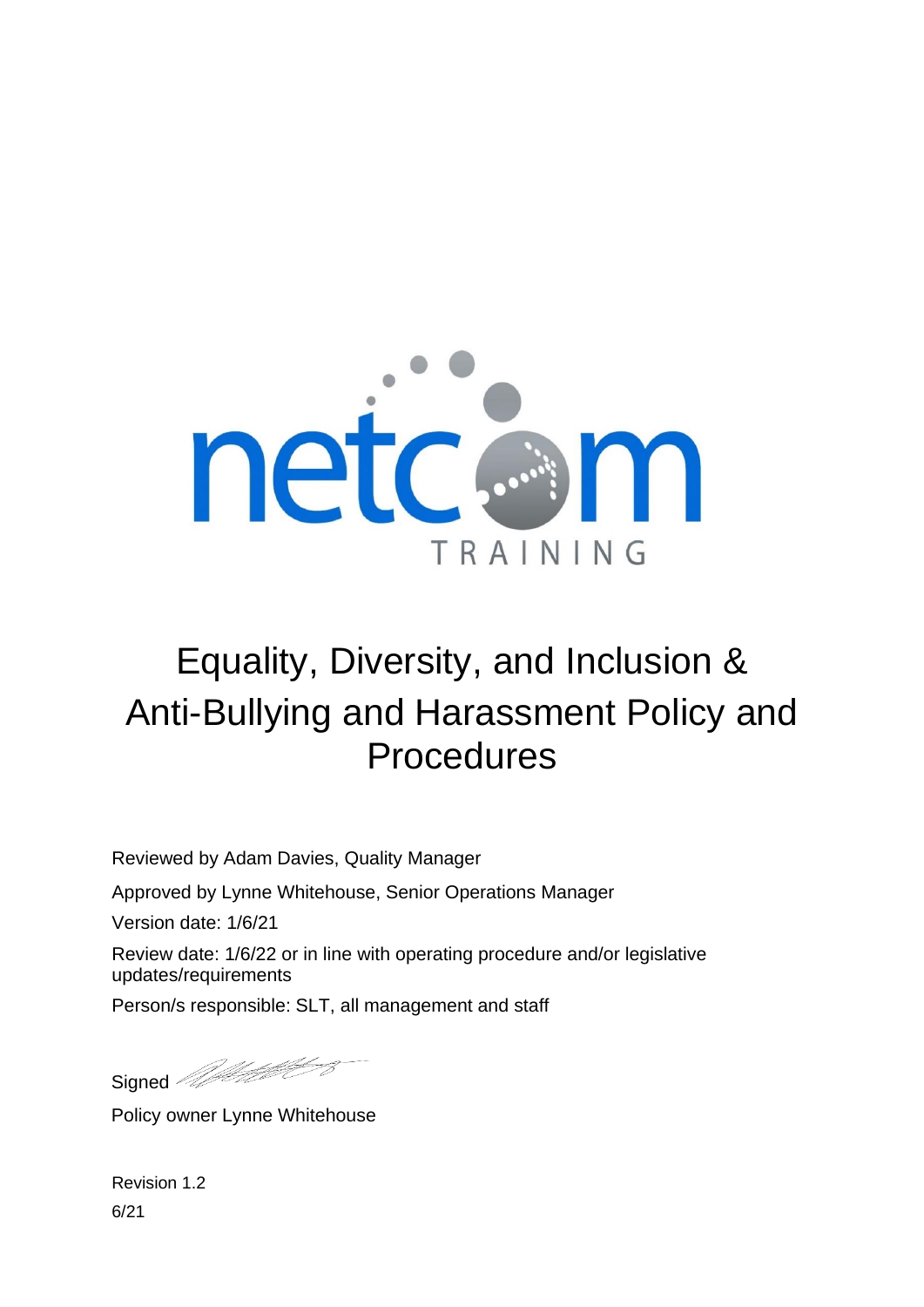Date 15<sup>th</sup> June 2021

# **Contents**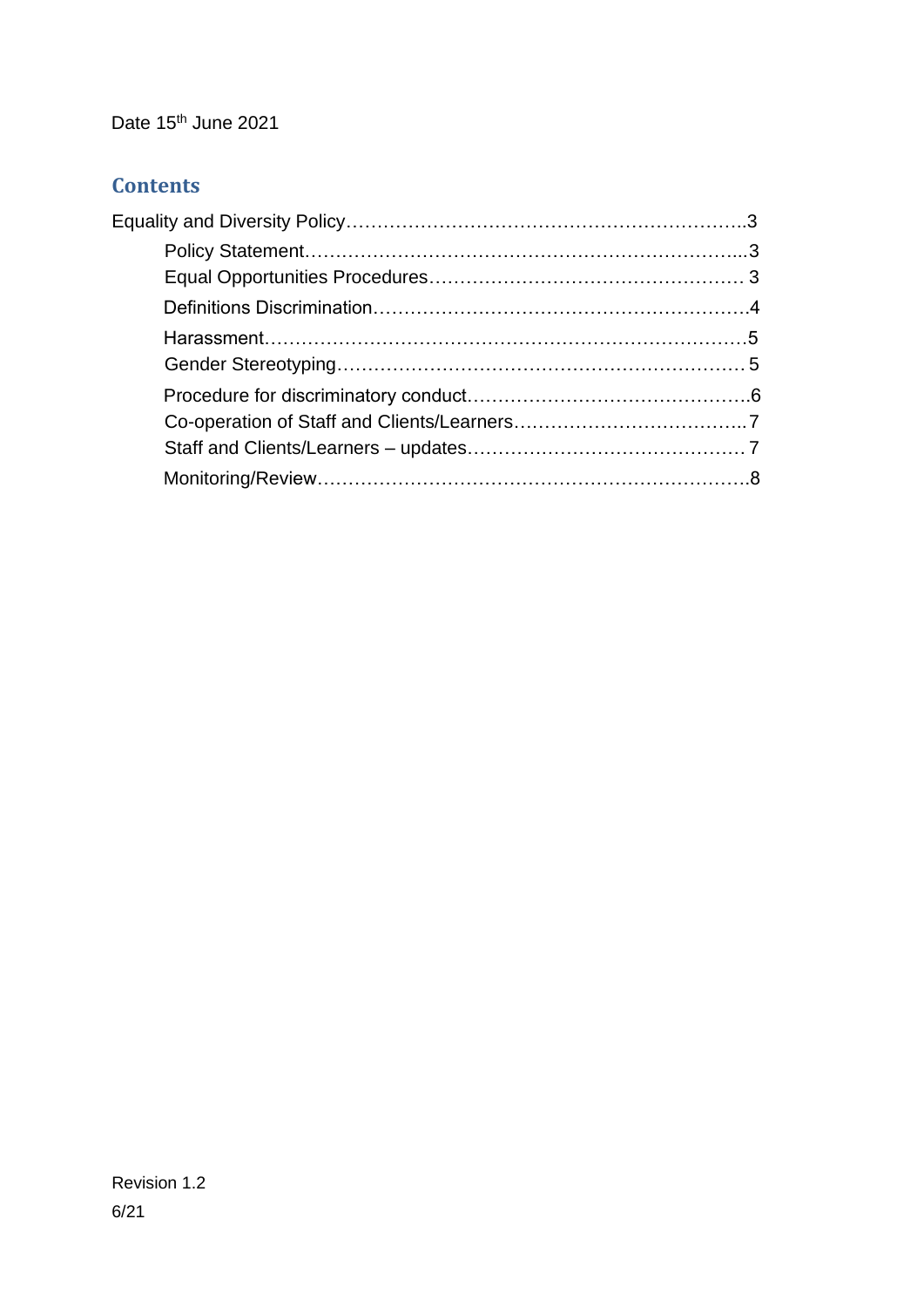# <span id="page-2-0"></span>**Equality and Diversity Policy**

## <span id="page-2-1"></span>**Policy Statement**

Netcom Training ("the Company") is committed to providing equal opportunities for all and recognises its duty under the Equality Act 2010 and the protected characteristics it sets out. Our policy is to ensure that no person employed or associated with the Company receives less favourable treatment on the grounds of:

- Age
- Disability
- Gender reassignment
- Marriage and civil partnership
- Pregnancy and maternity
- Race
- Religion or belief
- Sex
- Sexual orientation

The company understands its moral and legal obligations to protect any member of the workforce from being discriminated against because of a perception of having or being associated with someone who has a protected characteristic. It supports the ethos of a diverse and inclusive workforce and will aim to protect all of its employees from discrimination in the workplace and recognises the key principles of equality and diversity across wider society.

All employees and external persons that are contractually hired and/or may represent the company have a responsibility to adhere and comply in full to the terms and scope of the policy. The company will promote and encourage a positive culture where difference is recognised, and diversity celebrated. Learners registered on company courses/programmes will be made aware of the aims and content of the policy on induction and expected to act in accordance and behave in a responsible and respectful manner at all times.

Learners enrolled on apprenticeship programmes with the company and employed as apprentices by clients will be protected by this policy. The company will challenge any employers of apprentices whose policies or practices may appear to be discriminating against them, either directly or indirectly, and/or in any perceived instances of unfair/unequitable treatment."

# <span id="page-2-2"></span>**Equal Opportunities Procedures**

The Company is committed to safeguarding the welfare and protection of young people and vulnerable adults who have contact with our organisation. We believe that everyone who has a role in working with them has a moral responsibility to safeguard and promote an individual's welfare and protection from abuse.

Revision 1.2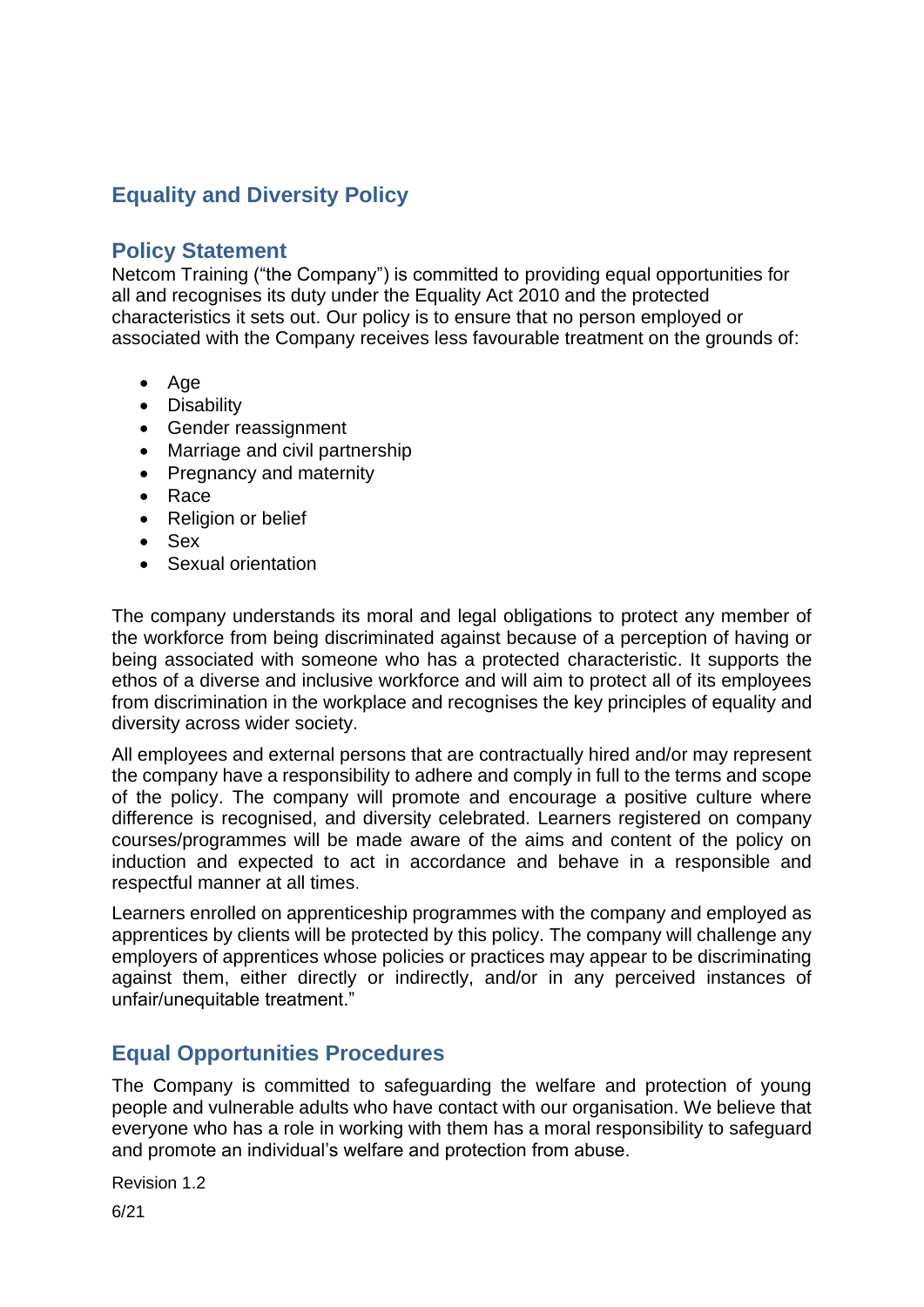The Company is fully committed to complying with all requirements of the Disclosure and Barring Service. This includes criminal records' checks being carried out where that is applicable to the role and responsibilities of a particular position within the company.

#### **Definitions Discrimination**

For the purposes of this policy, discrimination means treating people less favourably than others on the grounds of their age, sex, marital/civil partnership status, sexual orientation, gender reassignment, pregnancy and maternity, race, disability, religion, or religious beliefs, whether this be direct or indirect by applying a provision, criterion or practice which disadvantages such persons.

## **Age**

Discrimination based upon age includes direct or indirect forms against a person and may include stereotypical views as to whether a person may be considered "too young" or "too old" to perform certain job duties. It can occur in recruitment, selection, promotion, training, pay and benefits as examples. It can also occur in cases relating to dismissal, redundancy, and retirement. Exceptions allowed under the terms of the Equality Act 2010 may require the company to seek them for operational reasons where objectively justified, for example positive action measures or where a person is required to perform work duties within his/her role efficiently and safely. Any objectively justified action must be both proportionate and designed to achieve a legitimate aim.

## **Sexual Orientation**

For the purpose of this policy, sexual orientation for a person of the same sex, different sex or for persons of both sexes, or based on a person's marriage or civil partnership status. It does not include sexual practices or preferences. Discrimination can occur based on a perception of a person's sexual orientation, even if that perception is incorrect. It can also include discrimination against a person by reason of the sexual orientation of someone via association.

#### **Gender Reassignment**

For the purposes of this policy, gender reassignment means a desire to be known or to become a person of a gender different to that to which they were born

## **Religion/Religious beliefs**

For the purpose of this policy, religion or religious beliefs is defined as any religion, religious or philosophical belief. It does not include philosophical or political beliefs unless similar to a religious conviction. Discrimination can occur based on a perception of a person's religion or beliefs even if that perception is incorrect. It can also include discrimination against a person by reason of the religion or religious beliefs of someone he/she associates with. People of no religion or who do not follow any particular religious group are also protected by law from discrimination.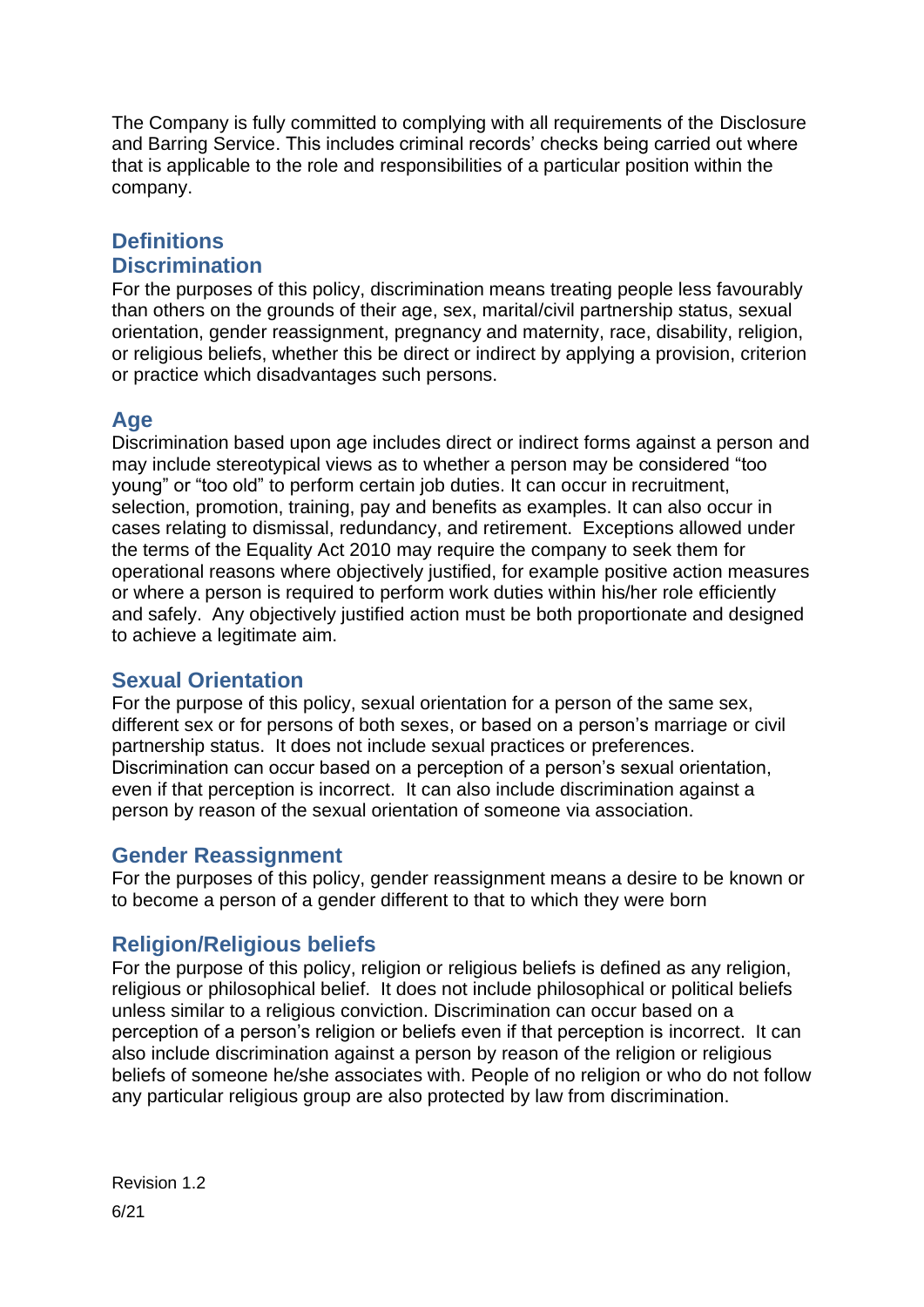## **Harassment**

For the purposes of this policy, harassment is defined as any hostile unwanted, unreasonable and/or offensive behaviour which adversely affects a person's dignity, self-confidence and well-being and creates a hostile environment and which leads to that person feeling intimidated, degraded, or humiliated.

## **Racial harassment**

For the purposes of this policy racial harassment is defined as any action, conduct, comment, gesture, or behaviour that is offensive, embarrassing, insulting or intimidating. It may include derogatory remarks, quips, jokes, innuendoes, taunts, or physical abuse which is racially derogatory and offensive and relates to a person's race or ethnic origins.

#### **Sexual harassment**

For the purposes of this policy sexual harassment is defined as:

- **a.** Any action, conduct, comment, gesture, or physical contact of a sexual nature that is unwelcome and might reasonably be seen by an employee or prospective employee as placing an implicit or explicit condition on employment.
- **b.** Any persistent, unwelcome action, conduct, gesture, or physical contact of a sexual nature that is likely to cause offence, embarrassment, or humiliation to an employee. For the purposes of this policy, bullying is defined as repeated, intimidating, harmful treatment with the purpose of controlling and coercing individuals, particularly if in a vulnerable state.

## **Victimisation**

For the purposes of this policy, victimisation is defined as treating persons less favourably because of a protected characteristic or something they have said or done in connection with asserting their rights in line with any employment legislation or regulations. It also applies where individuals may receive unfair treatment if perceived to be associated with others experiencing victimisation.

# <span id="page-4-0"></span>**Gender Stereotyping**

The company will make every effort to challenge generalised views or pre-conceived beliefs about attributes or characteristics or roles that may be considered to relate to a specific sex or gender.

## **Monitoring**

All employees, job applicants and learners will be asked to complete a form providing information regarding their age, gender, race, ethnic origin, sexual orientation, religion, and whether they consider having any mental or physical impairments. This form will be used solely for the purpose of monitoring the effectiveness of the company's equality and diversity policy and to ensure that the company meets its obligation as an employer and service provider in promoting equality of opportunity and fair and equitable treatment.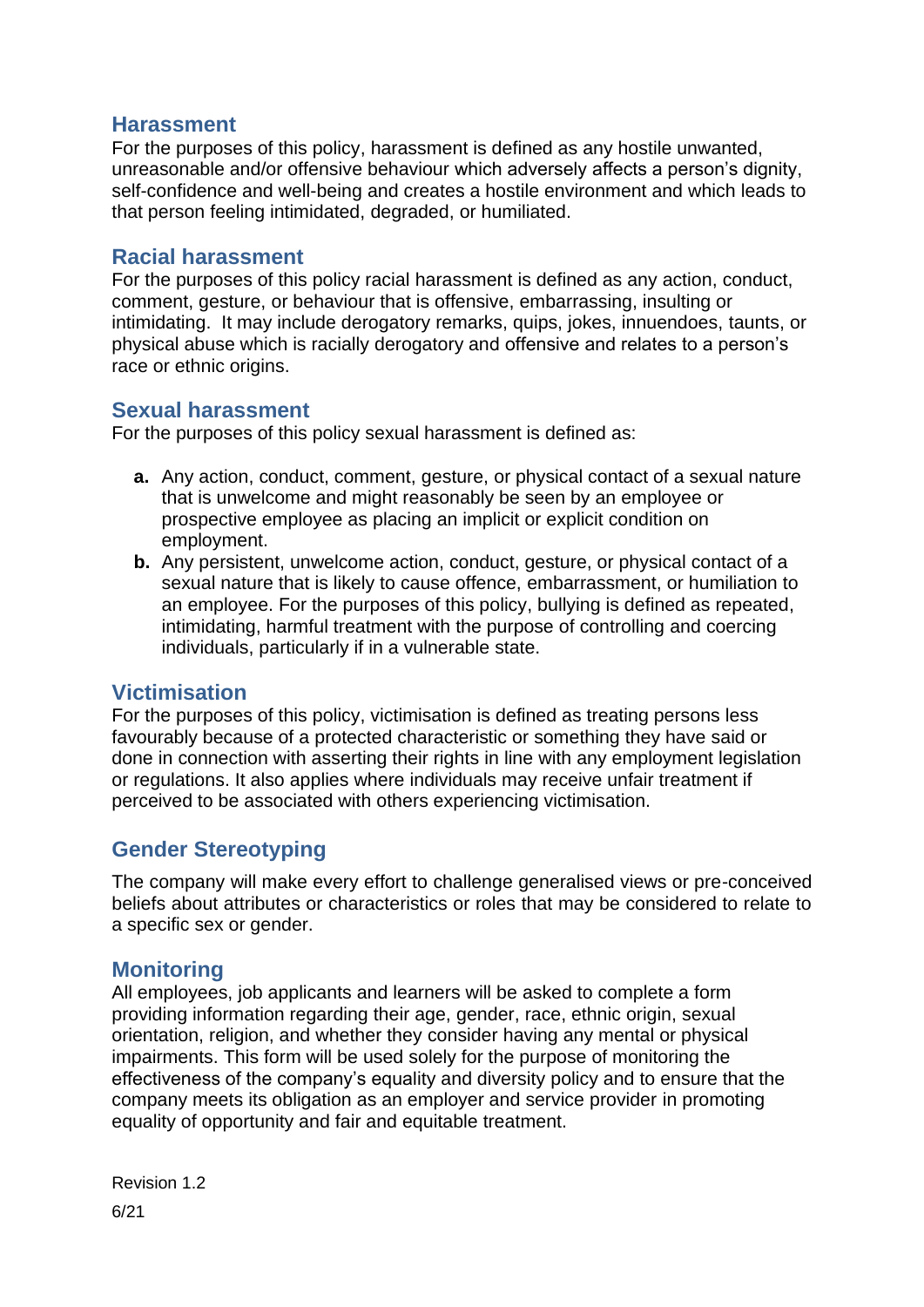# **Procedure for Discriminatory Conduct**

Any learner or member of staff may use the company's grievance procedure to complain about discriminatory conduct. The complaint will be thoroughly investigated and considered based on the facts of the investigation. No individual will be penalised for raising such a grievance unless it is untrue and made in bad faith. If the matter relates to harassment or bullying of any kind the anti-harassment and bullying procedures set out below should be followed.

Any learner or employee who discriminates against any other learner or employee on the grounds of age, sex, marital status, sexual orientation, gender reassignment, race, ethnic origin, disability, religion, or religious beliefs, will be subject to the company's disciplinary procedure as set out in the grievance and disciplinary policy. In serious cases where such behaviour has been deemed to constitute gross misconduct it results in summary dismissal in the absence if mitigating circumstances. This statement should be read in conjunction with the antiharassment and bullying procedure set out below at clause 7.

# **Positive Action on Equality of Opportunity**

Netcom Training will regularly monitor the composition of the workforce, of job applicants and learner enrolments. Should inequalities become apparent, positive action may be taken to redress the balance including such measures as:

- Advertising learning opportunities or jobs to broadly appeal to a wider demographic group
- Encouraging under-represented groups to apply for suitable posts or learning opportunities
- Considering whether any reasonable adjustment can be made to work premises or the working arrangements to accommodate a disabled employee, job applicant or learner.

# **Anti-Harassment & Bullying Procedure**

As well as its commitment to equality of opportunity, Netcom Training is dedicated to providing a work and learning environment for employees and learners which is free from harassment or bullying on the grounds of age, gender, marital status, sexual orientation, gender reassignment, pregnancy/maternity, race/ethnic origin, disability, religion, or religious beliefs. This may include embarrassment, discrimination, intimidation, or threats.

Reasonable measures will be taken to minimise the risk of an employee or learner being subject to harassment or bullying. In recognition of these principles Netcom Training will also not condone any conduct which may be construed as sexual harassment.

Any complaints of harassment or bullying should be made in line with the company grievance policy. The matter will be dealt with in a discreet and confidential manner and appropriate action will be taken. It is the duty of all staff and management to ensure that the anti-harassment &bullying policy is implemented. Harassment or bullying will be taken to have occurred if an individual knows or ought to have

Revision 1.2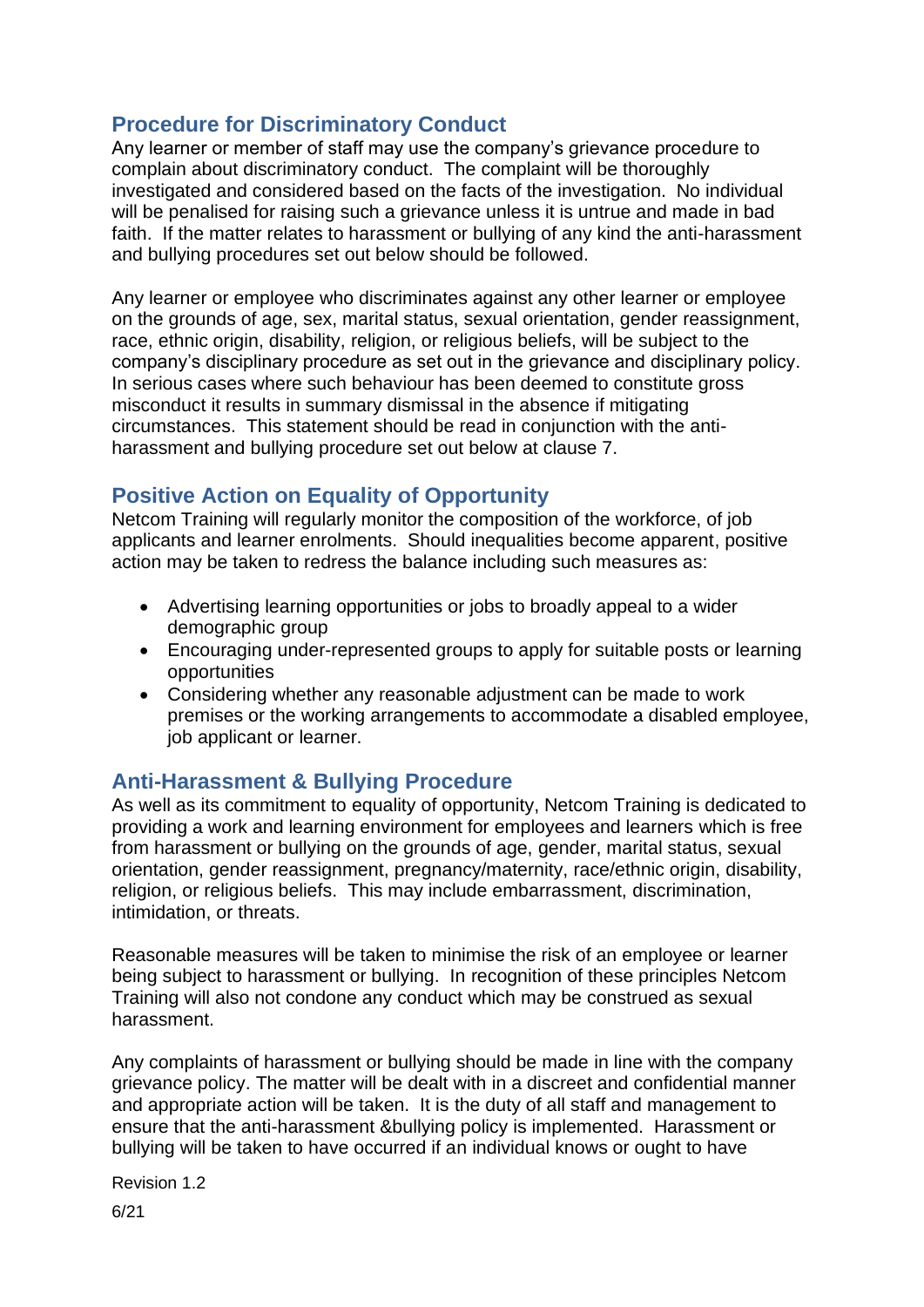reasonably known that his/her behaviour was unwelcome or likely to be offensive to the recipient. The company code of conduct policy for employees has further guidance and learners will be made aware of their responsibilities on induction and within the contents of the learner handbook.

Harassment and bullying are disciplinary offences that may amount to gross misconduct and dealt with under the company's disciplinary policy and in the most serious cases lead to dismissal. Individuals should be aware that in some circumstances they may be held personally liable for acts that are unlawful. Less serious infringements may lead to an apology from the perpetrator, letter of reprimand, suspension, or other appropriate level of action.

In dealing with reports of harassment or bullying the following principles will apply:

- **a.** All reports will be taken seriously, treated in confidence, and investigated by trained staff who are independent of the situation.
- **b.** All complaints will be progressed and dealt with according to Netcom Training grievance and disciplinary procedure.
- **c.** Where Netcom Training has reason to believe that there is a risk to the personal safety of the complainant or of another person or that a criminal offence has been committed, Netcom Training may take legal advice and/or inform the police before proceeding with any internal action.
- **d.** The victimisation or harassment of a complainant or the respondent or any witnesses will be regarded as a disciplinary offence.

## <span id="page-6-0"></span>**Co-operation of Staff and Clients/Learners**

There is an expectation on all company employees to commit to a duty to co-operate and comply with any measures set out to improve or sustain the concept of equality of opportunity and report any incidents that might be construed to amount to bullying and harassment. Learners and employers of apprentices registered on courses or programmes with Netcom Training and any other parties working in partnership with the company will also be expected to share the principles set out in this policy and accompanying procedures. All company employees will be required to complete Equality and Diversity training upon commencement of employment, to be refreshed annually and contribute to the development and promotion of any identified good practice. New employees will be required to complete an online training module as part of an induction to raise general awareness.

## <span id="page-6-1"></span>**Staff and Clients/Learners – updates**

All staff and clients/learners will receive initial training and information at induction and updates if required on all appropriate aspects of equality of opportunity legislation and generally agreed codes of practice and employment rights and responsibilities. There is an obligation for all, including employers of apprentices enrolled on courses and programmes with Netcom Training to act in accordance with the ethos set out in this policy at all times.

# **Monitoring/review**

Revision 1.2 6/21